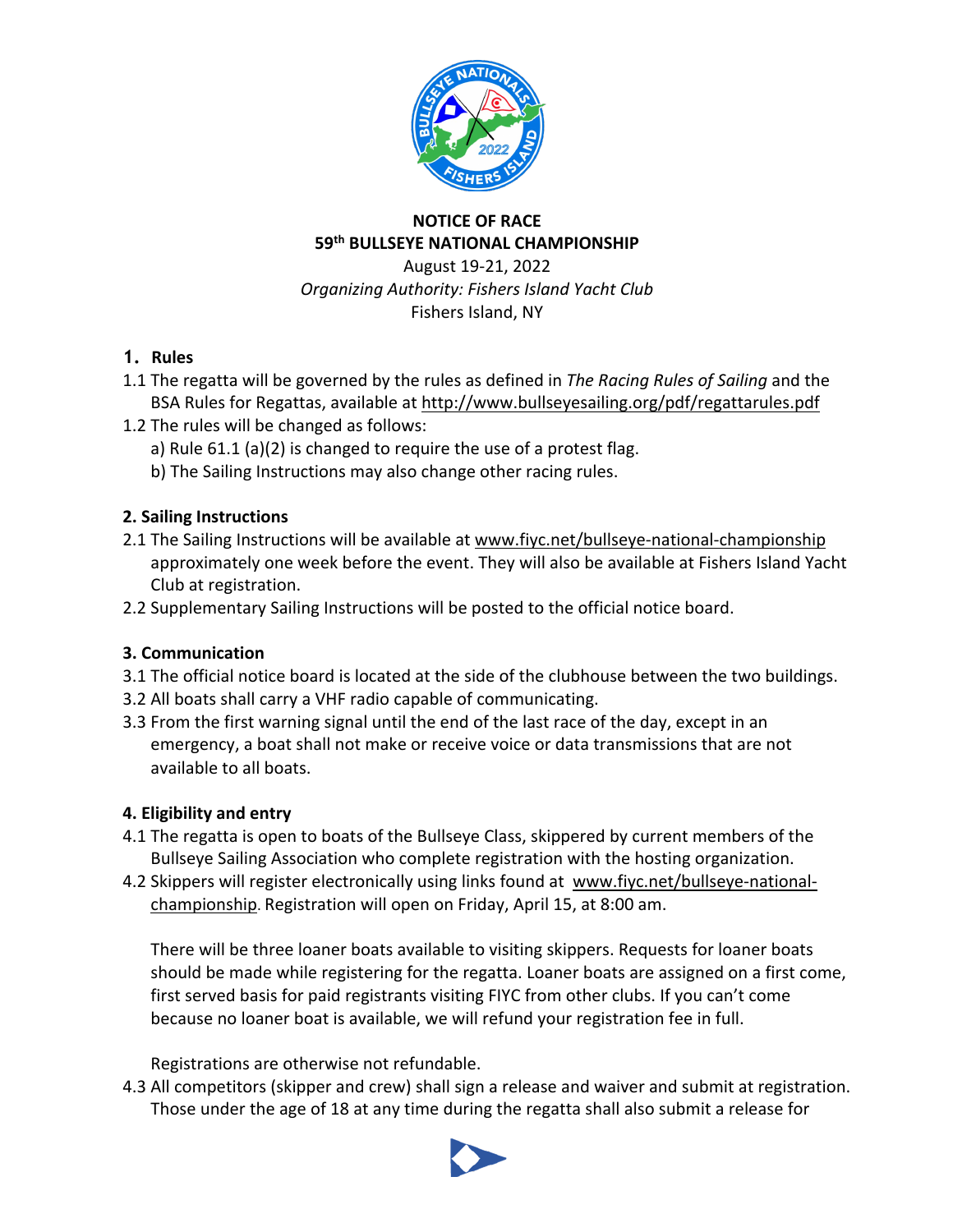medical care signed by a parent or guardian.

- 4.4 The registration deadline is August 1, 2022. Registrations received after the deadline will be subject to a late fee of \$50.
- 4.5 Entry fees are the following: \$385 for a skipper and 1 crew. The Social Package for additional crew or non-sailors includes two dinners and Sunday lunch and costs \$95 per person through August 1, 2022, and \$110 after August 1, 2022.
- 4.6 FIYC members will host visiting sailors in their homes. Please complete the housing form found at www.fiyc.net/bullseye-national-championship and email it to bullseyenationals2022@fiyc.net

# **5. Schedule**

- 5.1 Launch Service 0800 1800 hours (or when the last boats are in) each day of the Regatta.
- 5.2 Friday August 19, 2022

Visiting boat launch in Noank CT (details will be sent to all visiting skippers) 1500 - 1800 Registration at FIYC 1800 - 2100 Social hour and light dinner at FIYC

#### 5.3 Saturday, August 20, 2022

0800 Continental Breakfast 0830 Skipper's Meeting 0830 Box Lunches available 0900 Harbor Start 1000 First Gun; Multiple races as time and conditions permit 1830 Social Gathering and Dinner at FIYC

# 5.4 Sunday, August 21, 2022

0800 Continental Breakfast 0900 Harbor Start 1000 First Gun, Multiple races as time and conditions permit There will be no warning signal after 1300 Lunch and Awards Ceremony at FIYC after racing and protest resolutions Towing to Noank CT for visiting boats

# **6. Sails and measurement**

- 6.1 Legal class mainsails, working jibs, and spinnakers may be used during the regatta. Genoa jibs may not be used.
- 6.2 Every sail used in the Regatta must be measured or have been measured and legibly marked at a previous National Regatta, and every effort should be made to do this before arriving at the regatta. If the sails have not been measured, they must be checked by the official measurers at FIYC, in accordance with the Part II Technical Specifications E6.
- 6.3 Re-measurement of sails which did not initially qualify will be done by arrangement with the FIYC Chief Sail Measurer.

# **7. Equipment and Crew**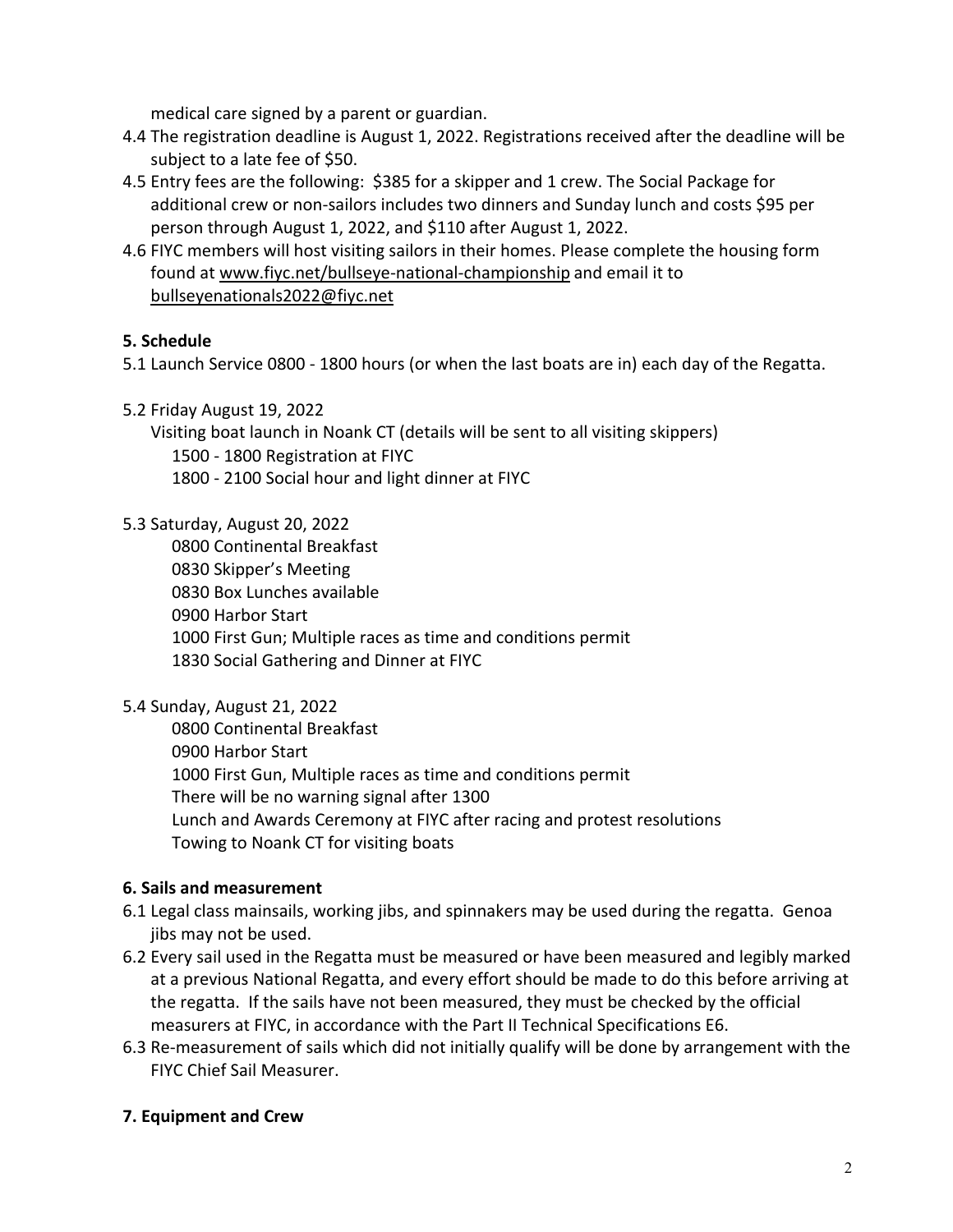- 7.1 Boats must adhere to class one-design specifications and rules and are subject to inspection at any time to ensure compliance with BSA Technical Specifications (Part III, Article 3.6).
- 7.2 Crew or equipment changes require advance written permission of the Race Committee (Part III, Articles 6.1—6.4).
- 7.3 The required portable equipment (Part II Technical Specifications B5) includes (but may not be limited to) an anchor and line, life jackets, paddle or oar, horn, bucket, and compass.

#### **8. Racing Area and Courses**

- 8.1 The racing area will be as shown on the Racing Chart, available at registration and online at ww.fiyc.net.
- 8.2 The courses will be fully described in the Sailing Instructions. They will include drop-mark type windward-leeward and/or triangle courses appropriate for the conditions and fleet size.

#### **9. Scoring and Penalties; Number of Races**

- 9.1 Completion of three or more races will constitute a series.
- 9.2 If more than 5 races in the series are completed, a competitor's score will be the total of all race scores excluding the worst score. This changes rule A2.1.
- 9.3 Rule A5.3 applies.
- 9.4 A maximum of seven races will be run.

#### **10. Loaner boats**

- 10.1 The sail number must be approved at registration.
- 10.2 The visiting skipper shall make no modifications to the permanent hardware on the boat unless given written permission by the boat's owner.
- 10.3 The visiting skipper shall make no modifications to the boat bottom other than cleaning unless given written permission by the boat's owner.
- 10.4 The visiting skipper is responsible for bringing all sails plus jib and spinnaker sheets.
- 10.5 Visiting skippers have first priority on requesting loaner boats until May 15, after which, those boats will also be available to be requested by FIYC members who do not own boats.

# **11. Haul out restrictions**

11.1 Competing boats shall not be hauled out during the event except with and according to the terms of prior written permission of the race committee.

# **12. Disposal of Refuse and Trash**

- 12.1 The discharge of trash into the water is prohibited during the entirety of the event.
- 12.2 Any boat observed in violation of 12.1 is subject to disqualification, at the discretion of the Protest Committee, from all races sailed on the day of the infraction.

# **13. Risk Statement**

13.1 RRS 3 states: 'The responsibility for a boat's decision to participate in a race or to continue to race is hers alone.' By participating in this event each competitor agrees and acknowledges that sailing is a potentially dangerous activity with inherent risks. These risks include strong winds and rough seas, sudden changes in weather, failure of equipment,